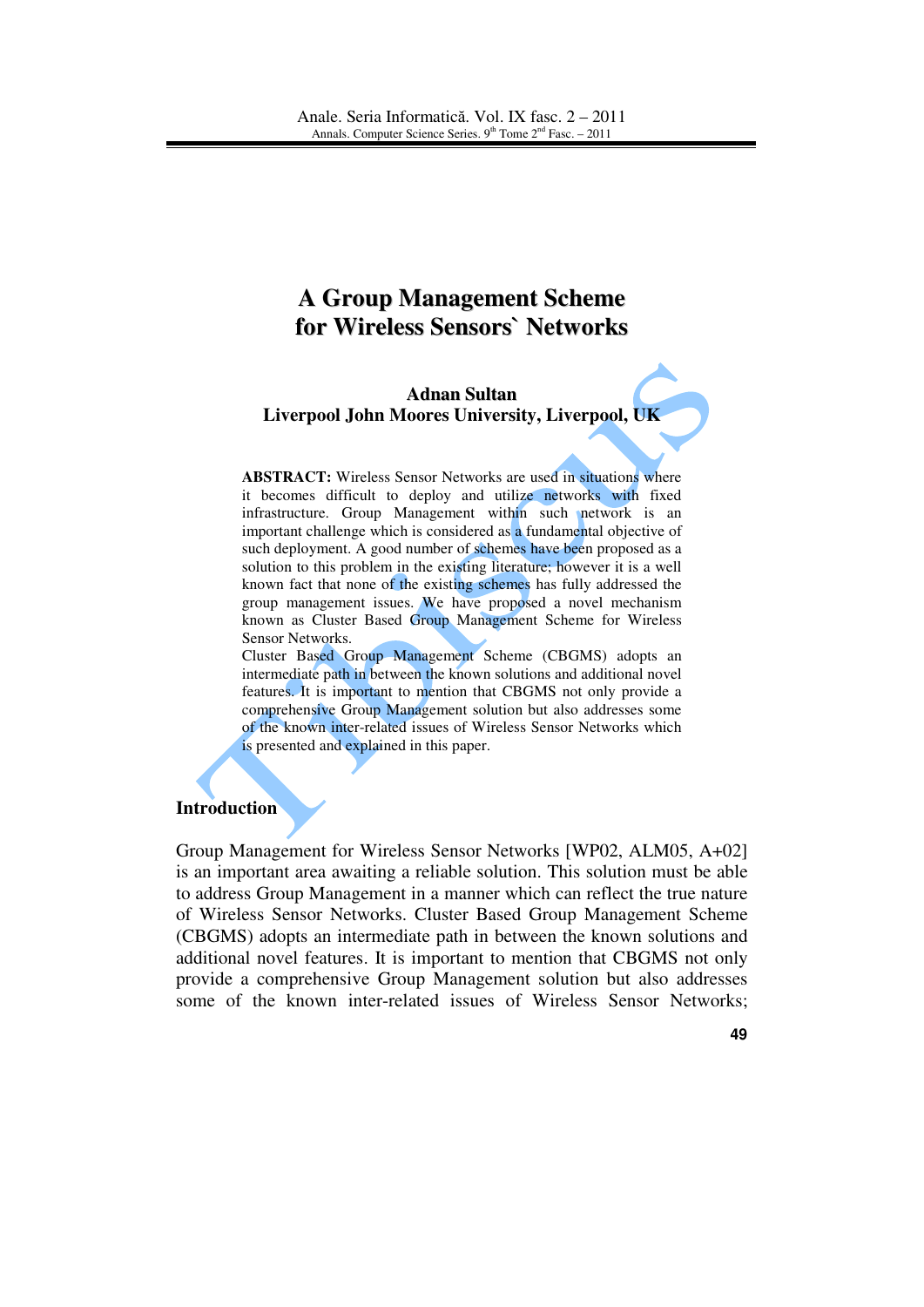examples of such issues are Battery Power and Bandwidth constraints. CBGMS evolves around the idea of dividing the network into chunks of Wireless Sensor Nodes called clusters establishing communication with each other via Cluster-Heads (CH). In this context CBGMS defines functions to add in Network Formation, Cluster Formation, Cluster-Head formation, Intra-Cluster Communication, Inter-Cluster Communication and Power Saving mode. In this context, this paper presents an overview of the related work in section 1. An explanation of the proposed scheme is given in section 2. A brief detail of the ongoing implementation has been discussed in section 3. Contribution of this research has been presented in section 4 while conclusion and future work is given in last section.

# **1. Related Work**

Group Management in Wireless Sensor Networks attained a specific focus since it plays an important role in the success of communication of Wireless Sensor Networks. At present there are number of different schemes [NB04, HL05, XHE01, BCP08, YSM07], some of which are based on the traditional methods of Group Management while the rest introduced new thoughts to this field. Examples include Topology Based [LY06, SSS03] and Complex Formula calculations. In the light of conducted research as a part of this project various weaknesses in the existing solutions has been identified. Some of the known weaknesses are limitations: theses schemes don not address some of the related issues along with the Group Management in addition theses schemes do not meet some of the essential requirements of Wireless Sensor Networks. Moreover conserving energy resources within such operations are important, however existing schemes shows weak performance in this context.

In summery there is a need of Group Management solution which can fulfill the typical requirements of Wireless Sensor Networks while delivering reliable solution at the same time.

# **2. Cluster Based Group Management Scheme**

CBGMS specifications define several functions to perform various tasks associated with the Group Management of Wireless Sensor Networks. It is worthwhile to mention that routing has been taken as one of the key factor

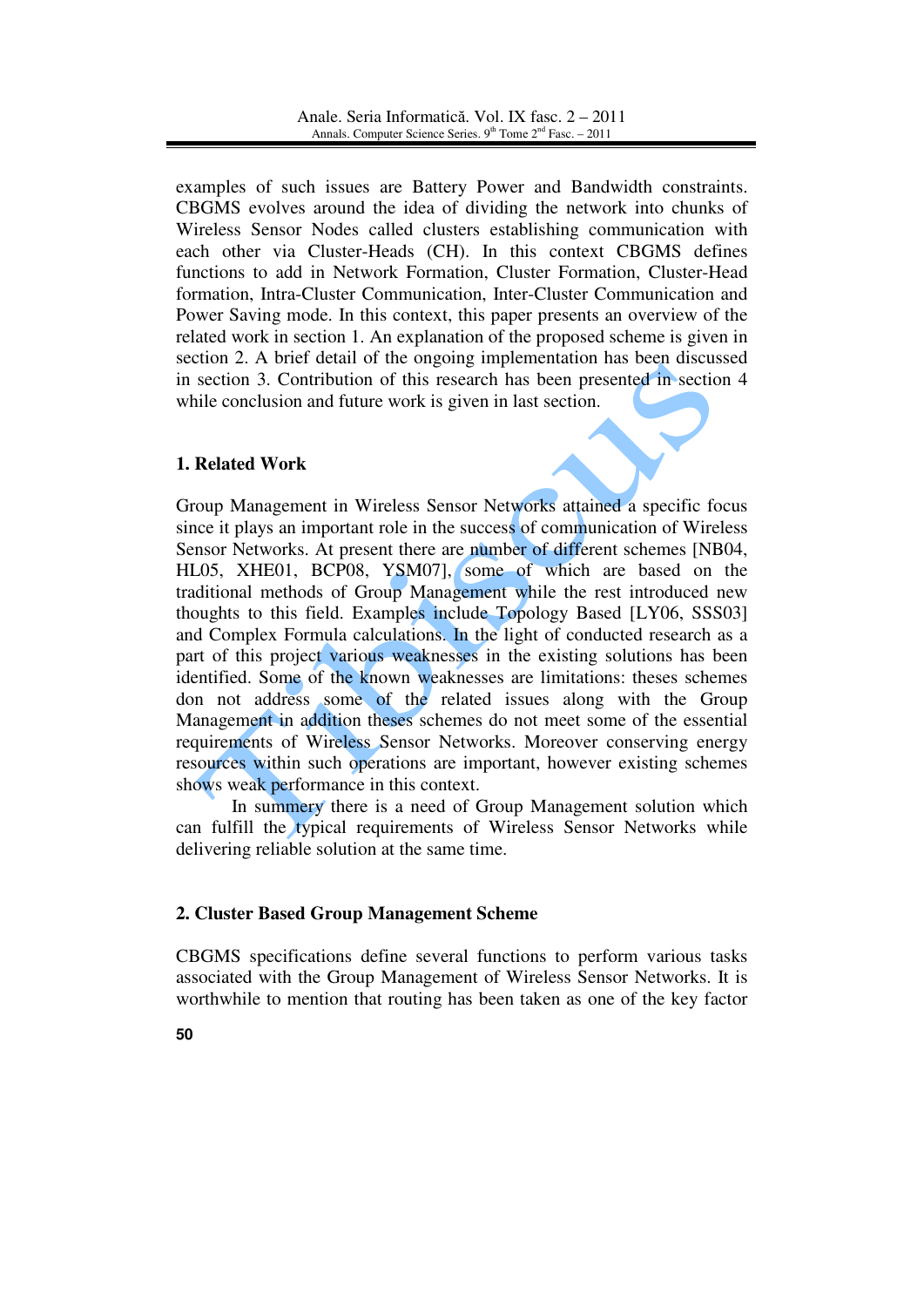in establishing Group Management within this scenario. It is known that routing requirements in wireless sensor's network is relatively same as in ad-hoc sensor's network. Routing protocols in mobile ad-hoc network can be categorized into one of two types i.e. tables driven and on-demand routing protocols [Bak10]. Some of the commonly known protocols of adhoc network are Dsdv [Bak10], Aodv [Bak11], Dsr [Kab10] and Maoddp [Bak11, IET11].

In the following section detailed explanation of each individual function is presented. It should be noted that some of these functions also define some sub functions. Description of such sub functions is covered in the definition of the main functions.

# **2.1. Network Formation**

Network formation is an important aspect within the Wireless Sensor Networks therefore it is necessary to have a Group Management scheme which can organize a Wireless Sensor Network from the establishment to one of the crucial purpose i.e. communication. CBGMS is based on the same concept. This is one of the features that distinguish CBGMS than the other previously reported schemes. In addition due to the nature of proposed scheme, task of network formation attain primary importance. In the light of background research this can also be noted that most of the analyzed schemes lack with this feature. This further backups our arguments and additionally highlights the fact as to why it is crucial for group management schemes to have well defined functions in place. In CBGMS a network is established if there is sufficient number of Wireless Sensor Nodes placed in defined vicinity. A Network Formation Packet (NFP) is initiated by the node which is considered closest to the Base Station (BS). The phenomenon of initiating network formation request by the nodes closest to the Base Station broadcasting NFP to other nodes could also be understood from figure. 1. That node 'A' and 'B' being closest nodes to the Base Station are broadcasting NFP to other nodes.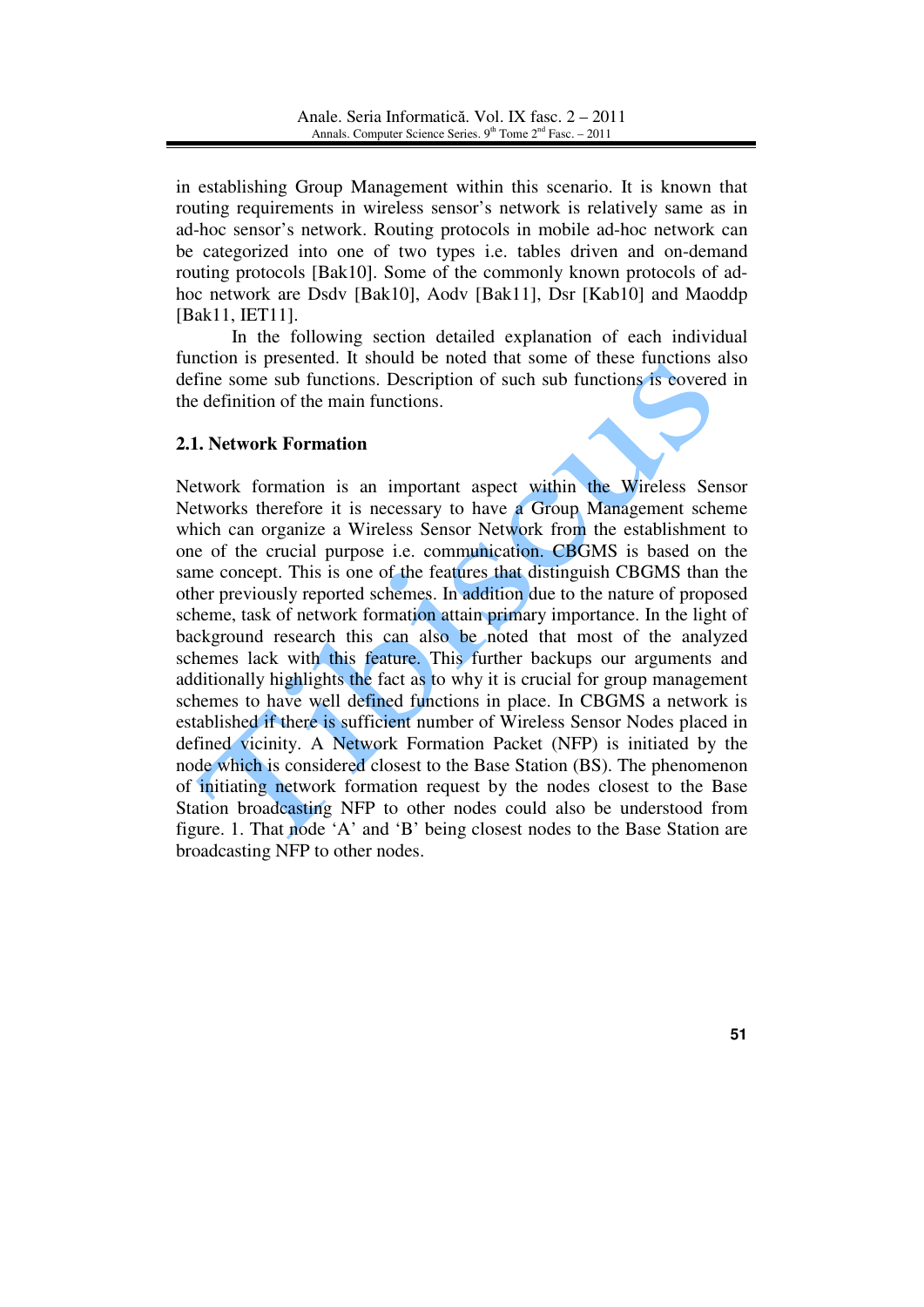

**Figure 1: Closest nodes to Base Station are broadcasting NFP**

**Network Formation Packet (NFP):** It is the packet which is sent by the node closest to the Base Station towards other nodes in the network. Network Formation Packet (NFP) contains the Sequence Number, Broadcast ID and Node Location information.

**Forwarding Network Formation Packet:** It becomes the responsibility of the node which receives NFP to forward this packet to its neighboring nodes. This process serves two purposes, firstly, it makes the NFP receiving node as a potential part of the network and lastly it helps updating NFP receiving nodes with the information about other nodes of the network.

**Network Joining Request Packet (NJRP):** If a node is not part of an active network it will first broadcast a Network Joining Requests to join the network. This packet will pass among the Cluster Heads (CH) of different clusters until it is eventually accepted by one of the Cluster Head among the group of clusters closest to the requesting node. On acceptance, Cluster-Head will send a Packet f Acceptance (POF) using the same reverse path to the initiator of Network Joining Requesting.

**Cluster-Head sending Packet of Acceptance (POA):** This packet is sent by any of the Cluster-Head which is ready to accept the initiator of NJRP as its Group Member (GM) and the node becomes a member of that cluster.

**Node sending Network Leaving Request Packet (NLRP):** When a node wants to leave the network it sends a Network Leaving Request Packet (NLRP) to the Cluster-Head to which it is associated, who in turn sends a Confirmation Network Leaving Request Packet (CNLRP) to the initiator of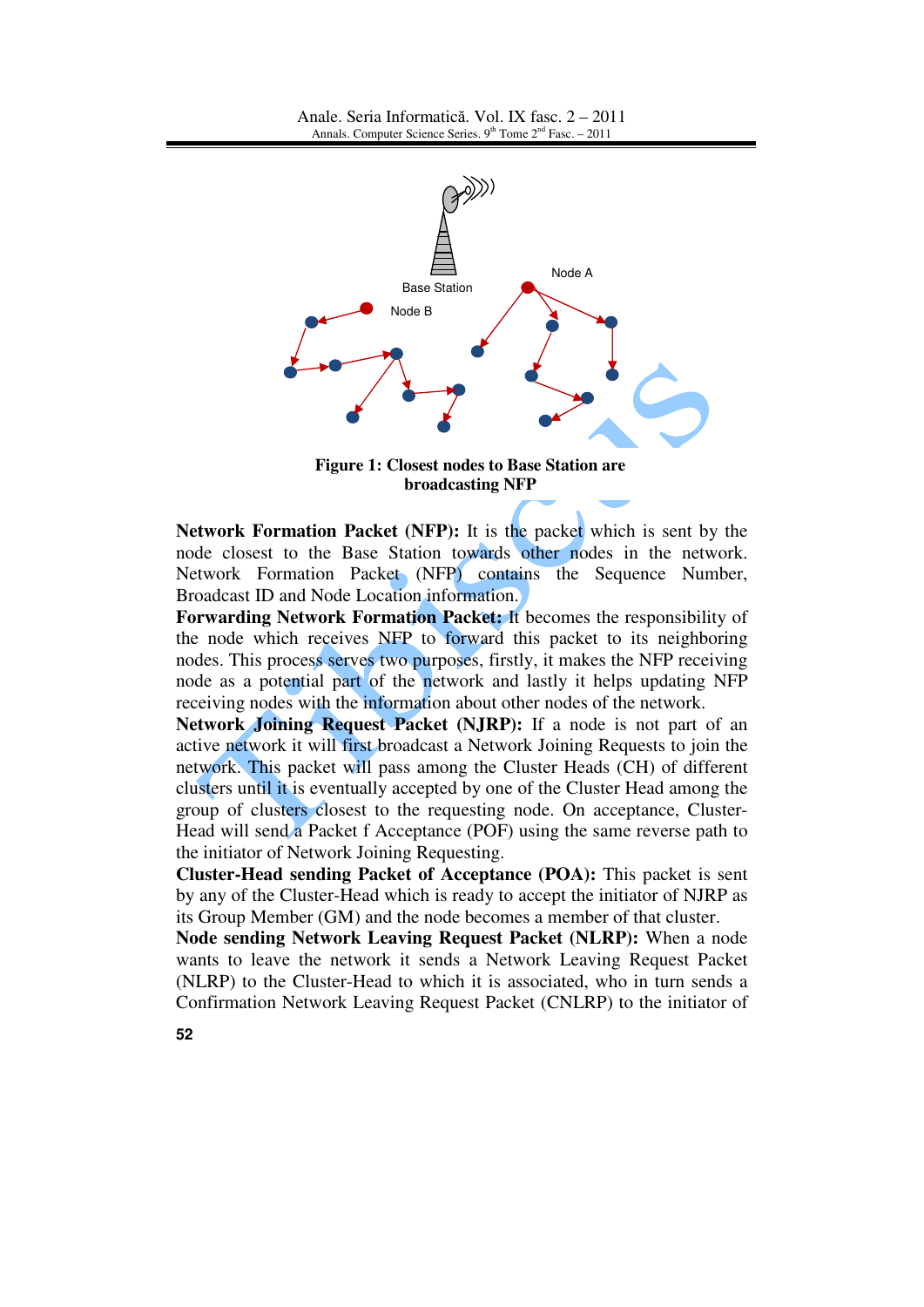the NLRP and also sends a request to all other cluster heads within its region to update their records.

**Cluster-Head sending Confirmation Network Leaving Request Packet (CNLRP):** On receiving NLRP the Cluster-Head takes the following steps. First of all it sends a CNLRP back to the initiator of the NLRP and lastly it broadcast the same information to all the Cluster-Heads of the network.

**Cluster-Head Broadcasting Network Leaving Request Packet (CHNLRP):** when a cluster head of a cluster receives node leaving request of a member node, after sending the CNLRP it broadcasts this information to all other Cluster-Heads in the network.

**Node Joining other Cluster**: There are situations where a Wireless Node wants to join another cluster within the same network. In this case node will send a Cluster Joining Request Packet (CJRP) to the Cluster-Head of the cluster to which it is already associated. The Cluster-Head in turn will forward this packet to the Cluster-Head to which the node wants to join. If the request is accepted by the other Cluster-Head then it will send a Confirmation Cluster Joining Request Packet (CCJRP) to the Cluster-Head to which the node is currently attached. The Cluster-Head in return will forward this joining confirmation packet to the node and will broadcast an Update Node Leaving Packet (UNLP) for the remaining nodes of the cluster. Once the node has merged with the other cluster a Merge Update Packet (MUP) is sent to the cluster head to which the node was previously attached.

**Cluster Joining Request Packet (CJRP):** This packet is sent by a member node of a cluster who wants to join another cluster.

**Confirmation Cluster Join Request Packet (CCJRP):** This packet is sent by the Cluster-Head who is willing to accept join request of a node associated to another Cluster-Head.

**Merge Update Packet (MUP):** This packet is sent by the new cluster head of the joining node to the previous cluster head with which it was previously associated.

### **2.2. Cluster Formation**

This is one of the essential and necessary aspects of the proposed scheme. Since, the whole idea evolves around the cluster formation and their management, it could be well understood from the explanation of network formation procedure as adopted by CBGMS that it can serve one of the many purposes. Initially when NFP is sent it has an 'Initiator Sequence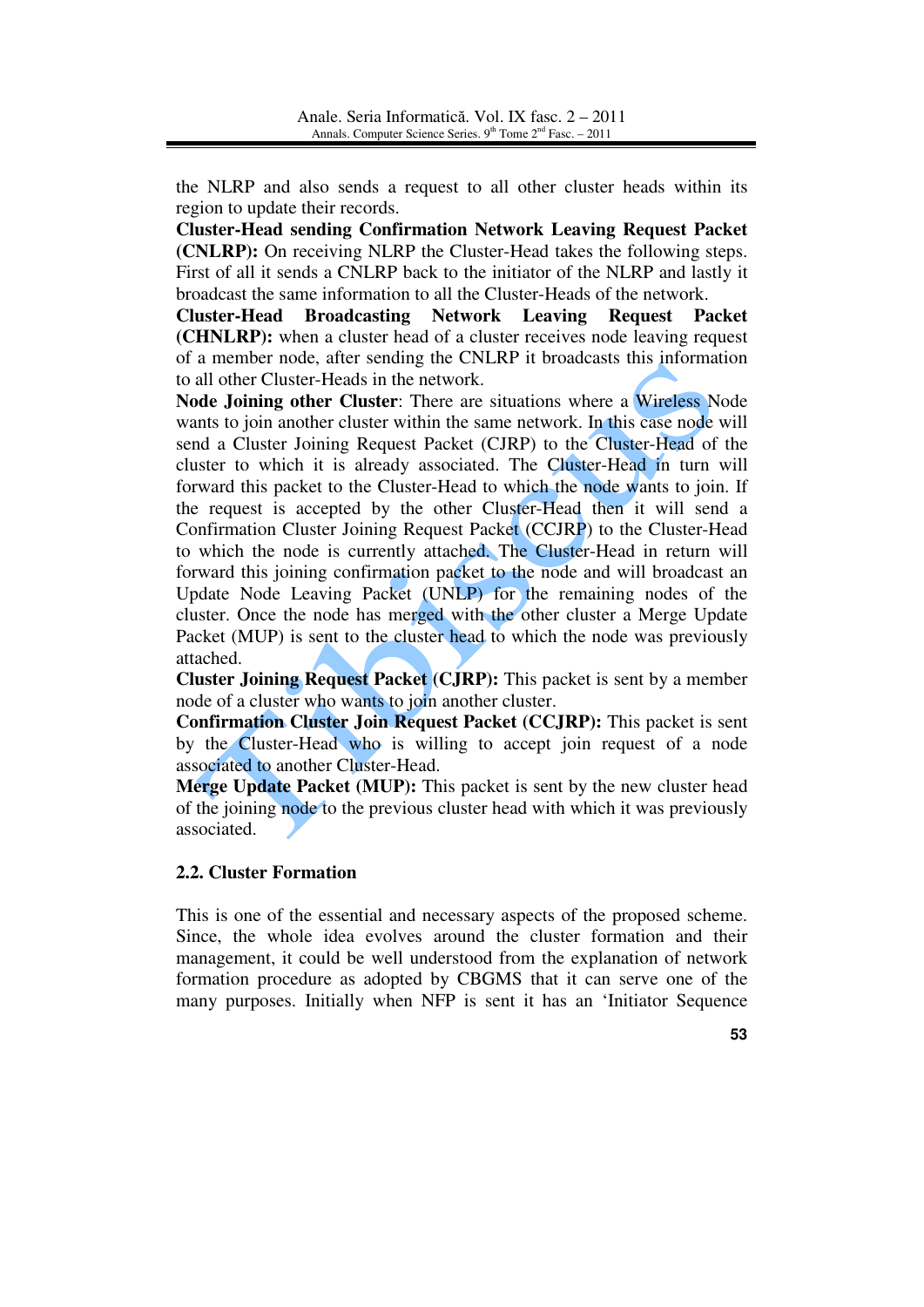Number' and 'Broadcast ID'. Whenever the NFP is received by any receiving node it increases the Broadcast ID by 1 and rebroadcast this packet for the other closest neighboring nodes with an incremented sequence number until the Sequence Number reaches to the maximum of '6'. It is important to note the node who receives this information will record it and being passed on to the next closest neighboring nodes. Once the Broadcast ID reaches to a maximum number of '7' the nodes will form a cluster and this process will continue until the packet reaches the final wireless sensor node.

# **2.3. Cluster-Head Formation**



The selection of cluster head has been a topic of focus in schemes follow cluster based solutions. It could be noticed in the light of background literature that most of the proposed and reported schemes utilize relatively complex procedure for the selection of cluster head. With no doubt cluster head is one of the essential component in all the cluster based management schemes. In other words cluster based management is not possible without having a cluster head. Likewise no communication irrespective weather it is an intra-communication or Inter-Communication is achievable. Cluster Based Group Management Scheme introduces a novel and a new mechanism of cluster head selection. The initiator of the NFP will be considered as the cluster head of the first cluster and same procedure will be adopted for the selection of other cluster heads. To explain further, the nodes which receive NFP with a reset Broadcast ID will be taken as the cluster head of the next cluster and vice versa.

# **2.4. Intra-Cluster Communication**

Intra-Cluster communication of wireless sensor nodes within a Wireless Sensor Networks is an important component of CBGMS. In general nodes gather information and pass this information to the Cluster-Head of the cluster with which it is associated. It arise the need of a procedure to assist Wireless Sensor nodes to communicating with each other. CBGMS relies on the following function to add Intra-Cluster communication among Wireless Sensor nodes of cluster.

**Updating Cluster Information:** In CBGMS sensor nodes are bound to initiate a Location Update Packet (LUP) for other nodes of the cluster. This packet contains node location information in the form Sequence Number

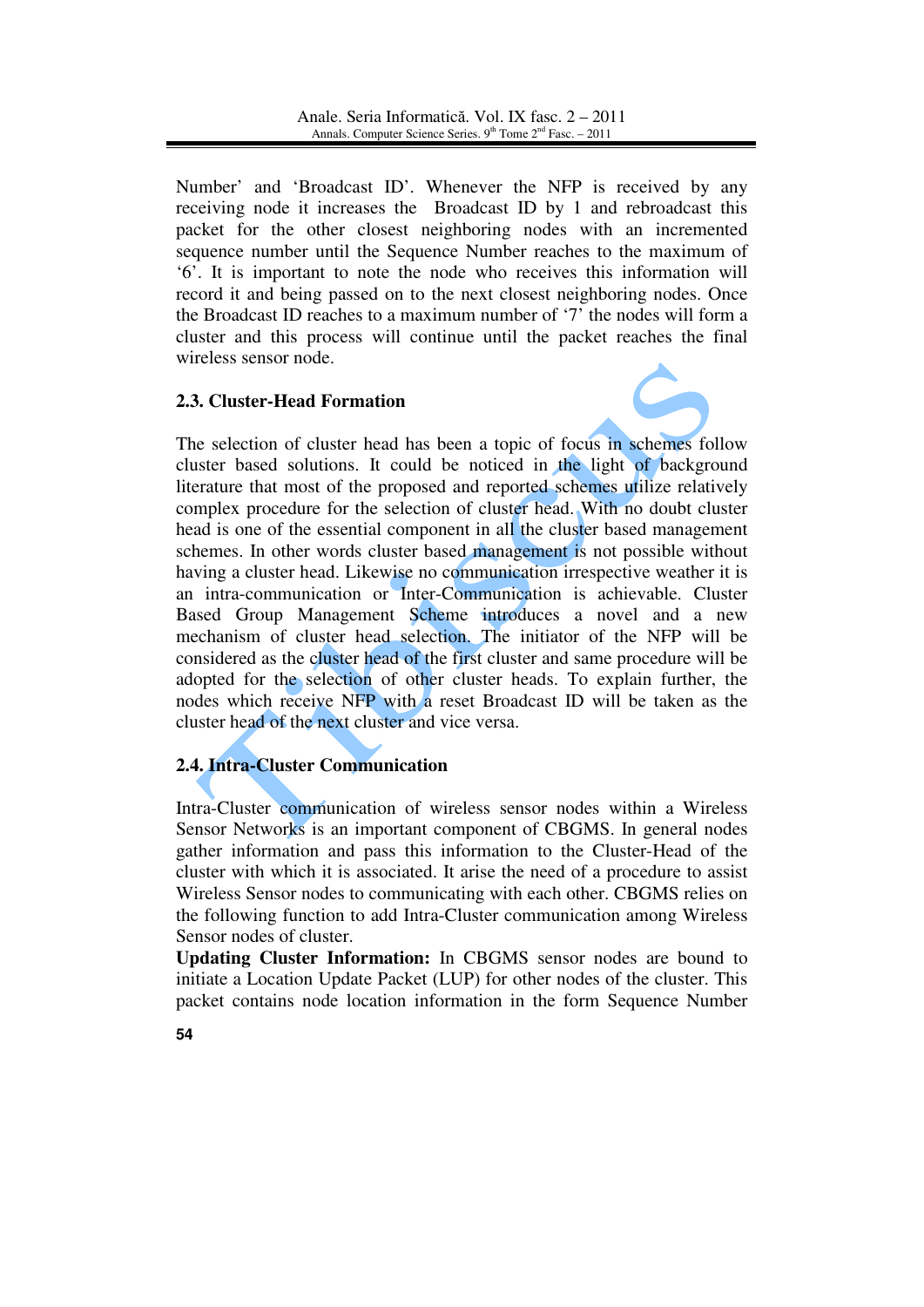and Broadcast ID. It helps nodes forming a path from itself to the cluster-Head of the cluster.

When LUP reaches to the Cluster-Head it broadcasts Location Confirmation Packet (LCP) using the same path through which it received ULP. This makes nodes aware of other nodes positions in the cluster.

**Location Update Packet:** This packet is sent by the Wireless Sensor Node towards the Cluster-Head containing node location information.

**Location Confirmation Packet:** This packet is sent by the Cluster-Head to the initiator of the LUP as a sign that the path has been established and the packet has been received.

### **2.5. Inter-Cluster Communication**

Inter-Cluster communication is necessary to achieve the main objective for the formation of Wireless Sensor Network. An in-depth explanation of Intra-Cluster communication has been given above. Inter-Cluster communication in CBGMS is performed using the same principles as in the case of Intra-Cluster communication. It differs only by the fact that the former takes place within a cluster while the later is carried out between the cluster heads of a Wireless Sensor Network. It can be well understood that sensor node can be used for one of the many reasons i.e. data collection, monitoring etc. Sensor nodes collect the data and send it to the cluster head for further processing; cluster head in turn needs a path to transfer this data to the base station. This path is provided by the fellow cluster heads that form a chain from any cluster to the base station. Apart from some of the above mentioned scenario any change of any kind is notified using an update notification packet. For instance if a cluster head wants to change its location or finds a path break it broadcast an update notification packet to all other cluster heads of the network.

**Update Notification Packet (UNP):** This packet is sent by a cluster head that notices any change or wants to inform about a change to rest of the cluster head.

### **2.6. Power Saving Mode**

Battery power is a valuable asset in the case of Wireless Sensor Networks. There could be one of many affects a node can leave on the network if its battery life is exhausted. On the other hand a Wireless Sensor node with higher battery power can play a significant role in overall operation of a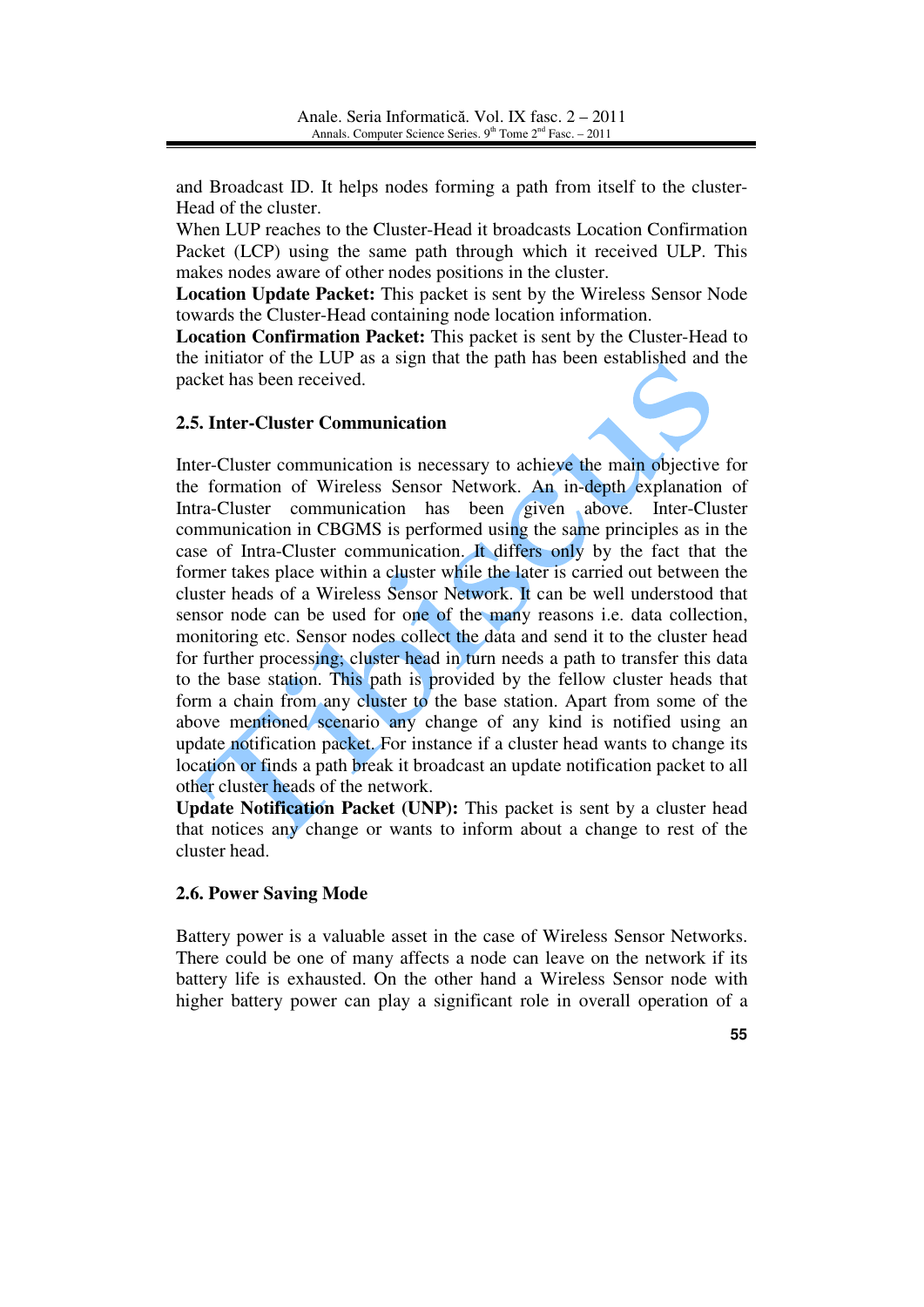Wireless Sensor Network. In order to conserve battery power of Wireless Sensor Nodes CBGMS introduces following measures. Nodes are allowed to switch between active and sleep state after a regular interval of time or if they are not engaged in an active session for a fixed period of time. This technique could be useful to increase the life of a Wireless Sensor node and to have better result from the deployment of such networks.

# **3. Implementation**

We are in the process of implementation. The proposed scheme has been written in Java. SWANS has been selected as a simulation tool. The selection of SWANS is due to its capability of supporting large number of nodes. In other words, SWANS is known as highly scalable software. Initial results which have been taken so far show a satisfactory performance of the scheme. In addition, these results also confirm the practicality of the proposed scheme. However, detail results are yet to be obtained which will be presented in the future contributions.

# **4. Contributions**

It is evident from the reported literature that group management within wireless sensors networks has attained primary focus. It is due to the fact that it is directly related to the main scope of such network deployment. In essence there was a need to have such solution that can full-fill the general requirements without posing additional burden on some of the essential resources of the participant nodes. Examples of such resources could be battery life and bandwidth. CBGMS has been developed after considering some of the related issues of wireless sensors networks. It has proved as beneficial in terms of saving battery life and bandwidth. It is due to the CBGMS capability of reducing control packets which otherwise are required in some of the traditional schemes. In addition, an effective structure of group communication has been added in a manner where minimum load has been placed on nodes of a group. With no doubt, another benefit of having group based schemes lies in the fact that such schemes has been showing better performance in supporting communication than schemes following different patterns. We are confident that this work could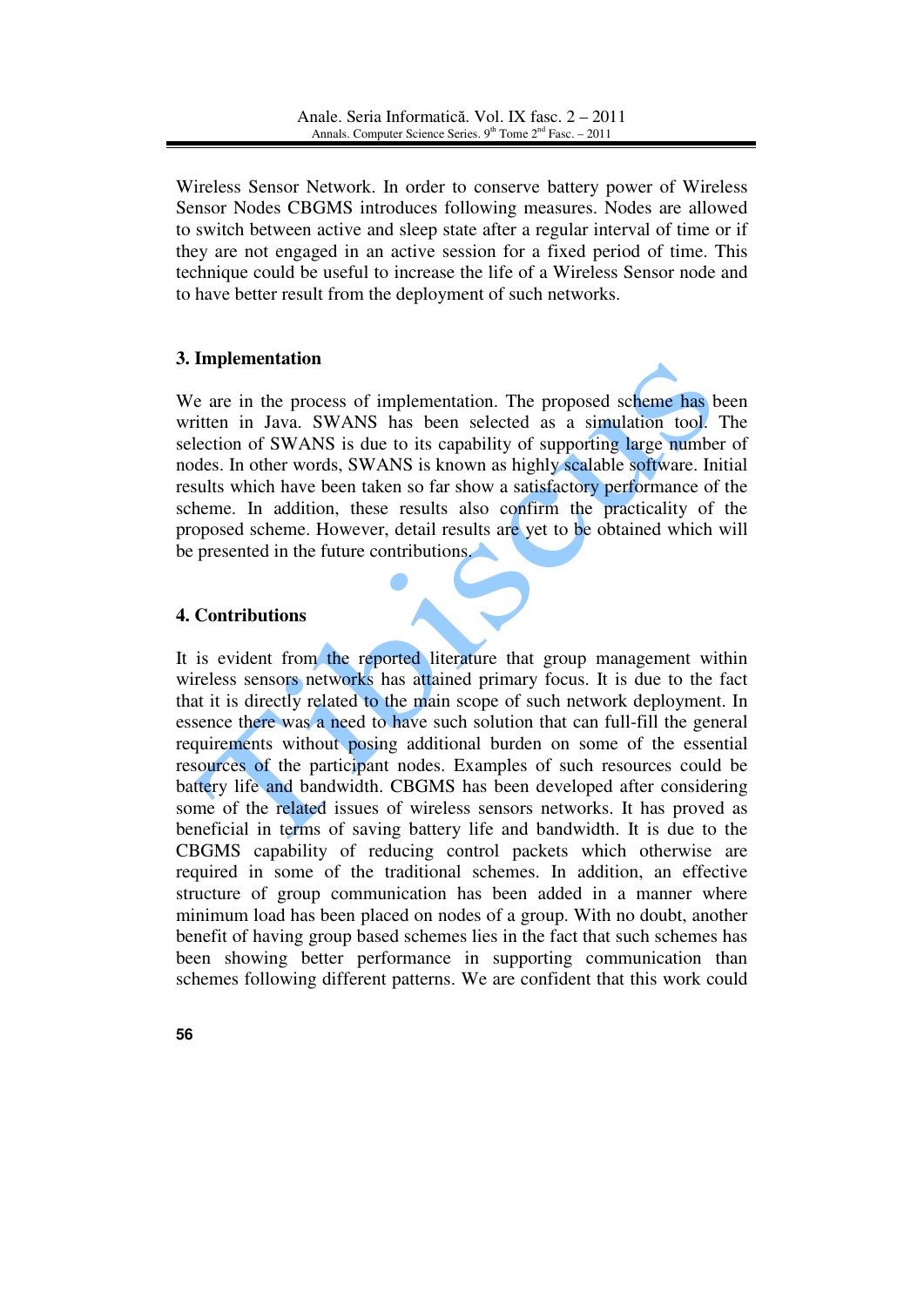further be extended to be accepted as a standard communication solution for wireless sensors networks.

### **Conclusion and Future Work**

Cluster Based Group Management Scheme (CBGMS) is a new addition in the family of Group Management schemes of Wireless Sensor Networks. CBGMS has been proposed and designed by taking into account main weaknesses of the existing solutions. We believe that CBGMS offers a reliable, cost effective and energy conserving way of Group Management within Wireless Sensor Networks. In the future we will be conducting various experiments to monitor the performance of the developed scheme in various simulation environments. We are committed to share our research findings with the ongoing research of this area.

### **References**

- [ALM05] **Th. Arampatzis, J. Lygeros, S. Manesis** *A survey of Applications of Wireless Sensors and Wireless Sensor Networks*, Proceedings of the 13th Mediterranean Conference on Control and Automation, 2005: 719- 724.
- [A+02] **Ian F. Akyildiz, Weilian Su, Yogesh Sankarasubramaniam, Erdal Cayirci** - *A survey on sensor networks*, Communications Magazine, IEEE 40(8), 2002: 102-114.
- [Bak10] **H. Bakht** *Mobile Ad-hoc Networking*, CreateSpace, 2010.
- [Bak11] **H. Bakht** *Simulation Based Comparison of on-Demand Data Delivery Protocols of Mobile Ad-hoc Networks*, Annals Computer Science Series, 2011.
- [BCP08] **Stefano Basagni, Alessio Carosi, Chiara Petrioli** *Reliable Grouping GAF Algorithm using Hexagonal Virtual Cell Structure*, 3rd International Conference on Sensing Technology, 2008. ICST 2008: 600 – 603.